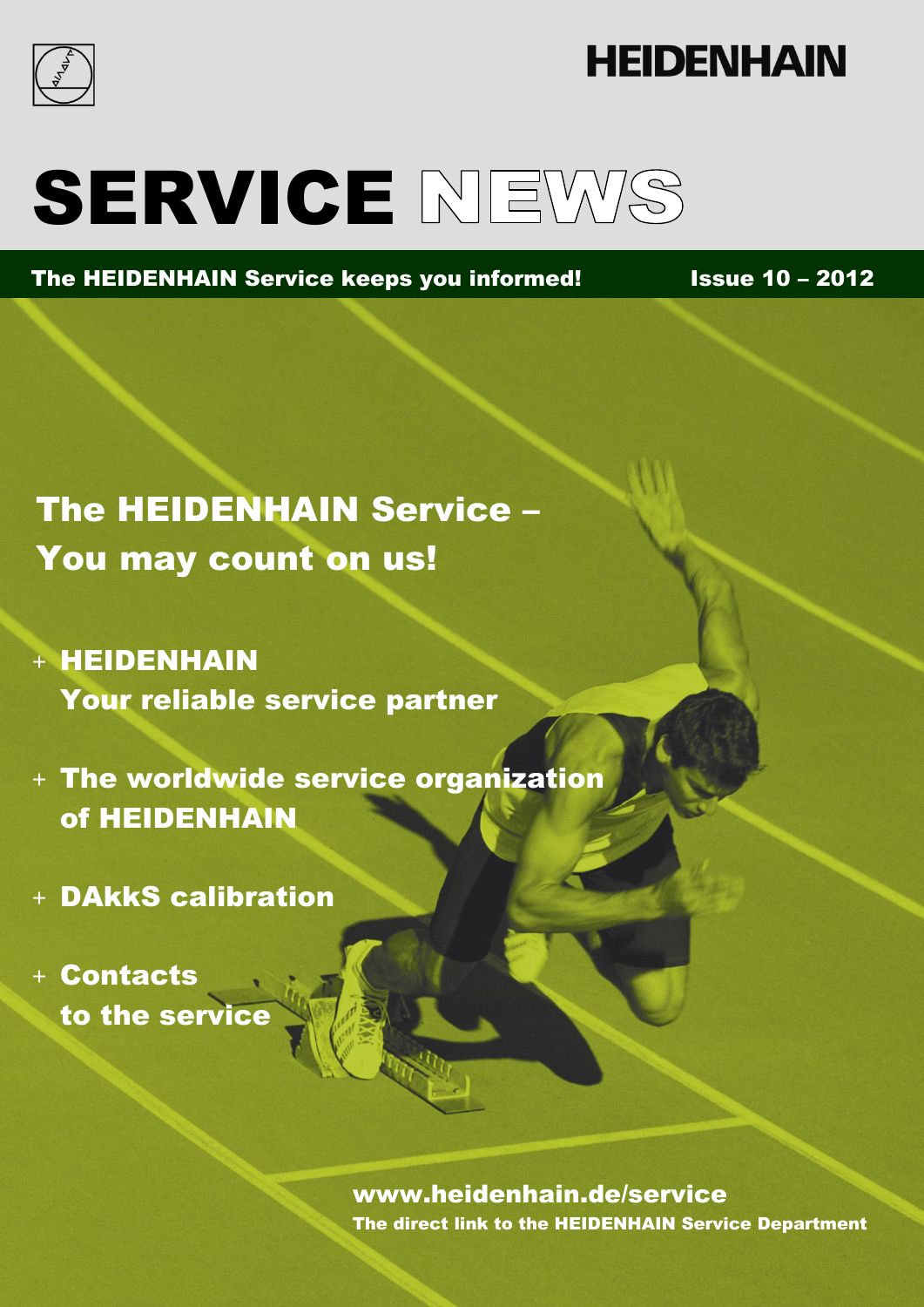## **HEIDENHAIN Your reliable service partner**

*The most important thing to a machine operator is that everything runs smoothly. As such, downtimes must be kept to a minimum. In case there is a disturbance, the service department at HEIDENHAIN provides rapid and appropriate solutions.*

Demanding technology requires qualified services. That is why HEIDENHAIN offers reliable service of the highest standard. After the products have been delivered and set up, qualified technicians are available for competent consultation and rapid service - in nearly all industrialized countries of the world. Rapid on-site assistance ensures that your machinery remains available for production.

#### **HEIDENHAIN repair and exchange service**

The quick repair and exchange service helps you to minimize interruption times. We will immediately bring or send you the required device, so that production can resume if the machine has come to a standstill. Once the defective device has been returned, we will only charge you for the repair costs incurred.

#### **HEIDENHAIN Helpline**

An important piece of advice: Use the Helpline. Regardless of whether you require rapid on-site assistance, or need to exchange a defective device, or your machine needs to be inspected and calibrated, a personal contact partner will take care of your request and coordinate the appropriate support.

Do you have any technical questions? Our specialists from the HEIDENHAIN Helpline can advise you competently about solutions for encoders, controls, NC and PLC programming, and other topics.

When a machine is down, every minute counts. In this case, the on-call service helps you immediately. The benefit: telephone support and spare part service even outside the usual office hours.



#### **Helpline hours:**

| Monday to Thursday:<br>Friday:                 | 7:00 a.m. to 4:30 p.m.<br>7:00 a.m. to 3:00 p.m. |
|------------------------------------------------|--------------------------------------------------|
| <b>On-call service for machine standstill:</b> |                                                  |
| Monday to Thursday                             | 4:30 p.m. to 8:00 p.m.                           |
| Friday                                         | 3:00 p.m. to 8:00 p.m.                           |
| Saturday                                       | 8:00 a.m. to 6:00 p.m.                           |
|                                                |                                                  |

 *The HEIDENHAIN Service Department also provides online support at [www.heidenhain.de/service](http://www.heidenhain.de/service)*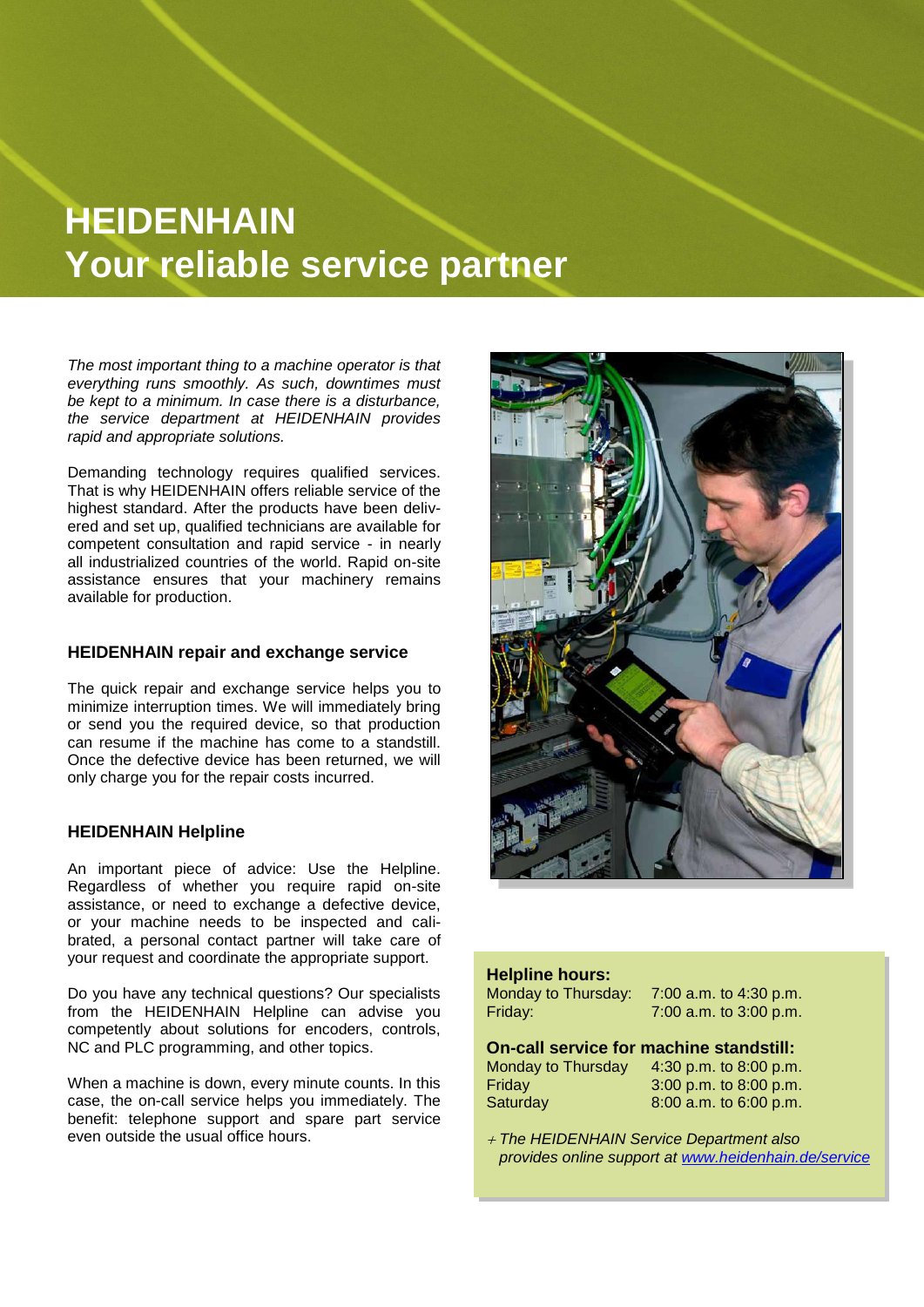### **The worldwide service organization of HEIDENHAIN**

A demanding technology requires qualified services, since as a customer you rightly expect safe, reliable, and highly productive systems.

#### **Save time and money!**

A well-structured service organization present throughout the world is of particular importance for support and service.

HEIDENHAIN is represented in 50 countries and thus has on hand an efficient network of distributors and service agencies.

Through the standardization of service procedures worldwide the Service Department in Traunreut and the regional locations are capable of communication and realizing uniform processes for all customers.





#### **What services do our service partners offer?**

- **Fast availability of replacement parts** – Regional storage
	- Direct access to the central HEIDENHAIN warehouse for replacement and exchange
- **Competent telephone assistance**  for HEIDENHAIN products and applications
- **Field service and assembly**  of HEIDENHAIN products

units

- **Expertly performed repairs**
	- Qualified personnel
	- Performed at ESD work stations
	- PC-supported testing devices
- **Training courses for customers and operators**  in the local language

For contact addresses of our worldwide service agencies, please refer to **www.heidenhain.de**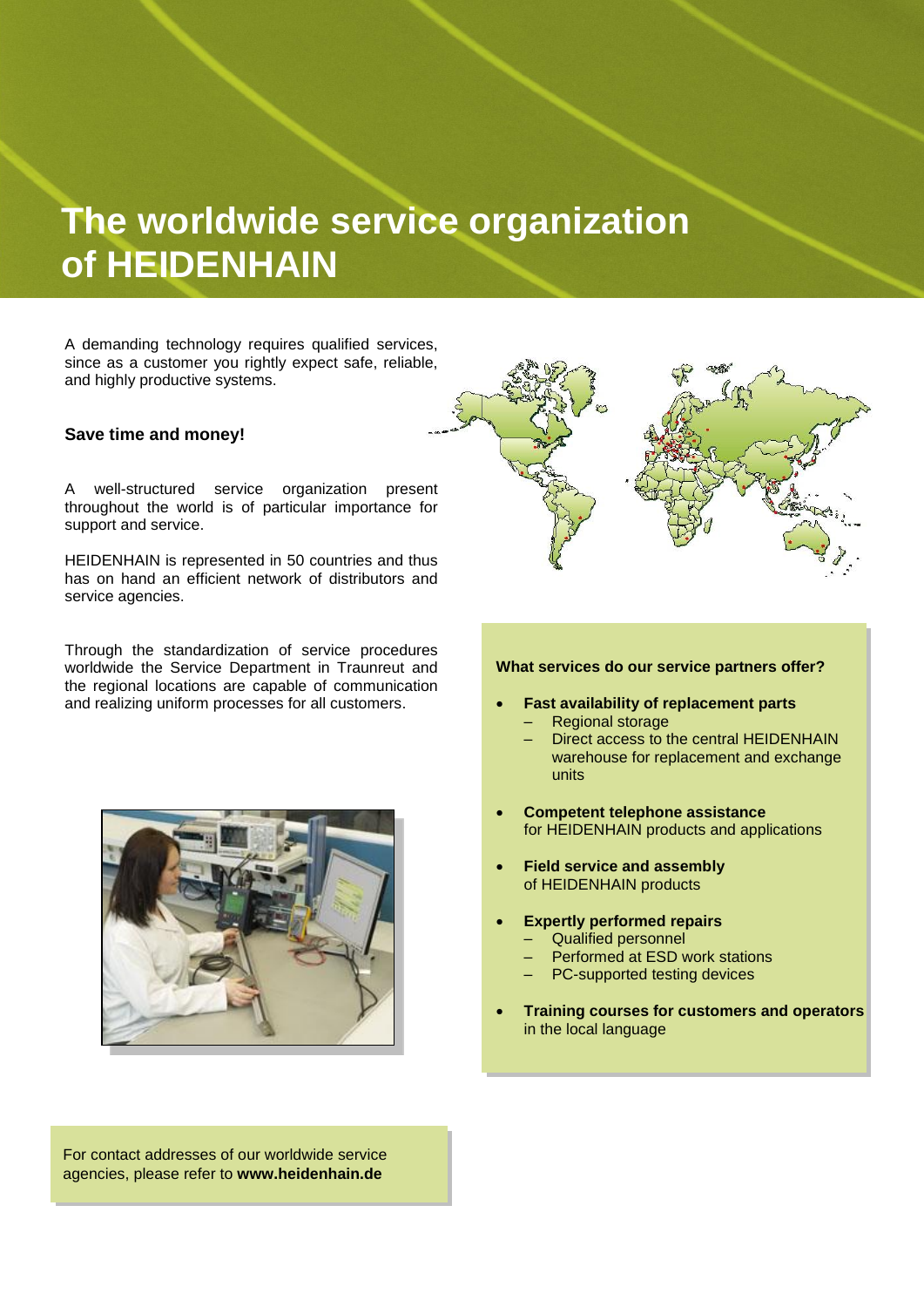### **DAkkS calibration as per DIN EN ISO/IEC 17025 Calibration according to the German Accreditation Body (DAkkS)**

According to ISO 9001, certain inspection, measuring and test equipment must be traced to national standards at regular intervals.

#### **What is a DAkkS calibration?**

The HEIDENHAIN measuring laboratory has been accredited by the German Accreditation Body (DAkkS) since 1994 to perform measurements for digital linear and angle encoders as per **DIN EN ISO/IEC 17025**.

The German Accreditation Body (previously: German Calibration Service / DKD) inspects and monitors the measuring laboratory and certifies HEIDENHAIN its personnel and metrological competence within the framework of the accreditation.

DAkkS calibrations conducted by our measuring laboratory give the user certainty about the correct measurement with digital and angle measuring encoders. The created calibration certificate documents the generally acknowledged traceability of the encoder by an independent and neutral institution.



#### **DAkkS calibration certificate or manufacturer's test certificate?**

With the **manufacturer's test certificate** the manufacturer gives information about the measurement errors of the encoder.

A **DAkkS calibration certificate** is the document that describes the measuring characteristics of the encoder by an independent and neutral institution.

#### **Do you require a DAkkS calibration certificate?**

We need a precise description of the calibration task from you, so that we can perform the calibration according to DIN EN ISO/IEC 17025. HEIDENHAIN checks the feasibility of the measuring task and prepares a detailed offer for a successful calibration.

#### **Description of the measuring task**

For many HEIDENHAIN products (e. g., length gauges) measuring tasks are already available.

We would be glad to advise you on the DAkkS calibration and the manufacturer's test certificate.

#### Please contact our HEIDENHAIN helpline for **DAkkS calibration and manufacturer's test certificates:**

+49 (8669) 31-3135 E-mail: service.order@heidenhain.de

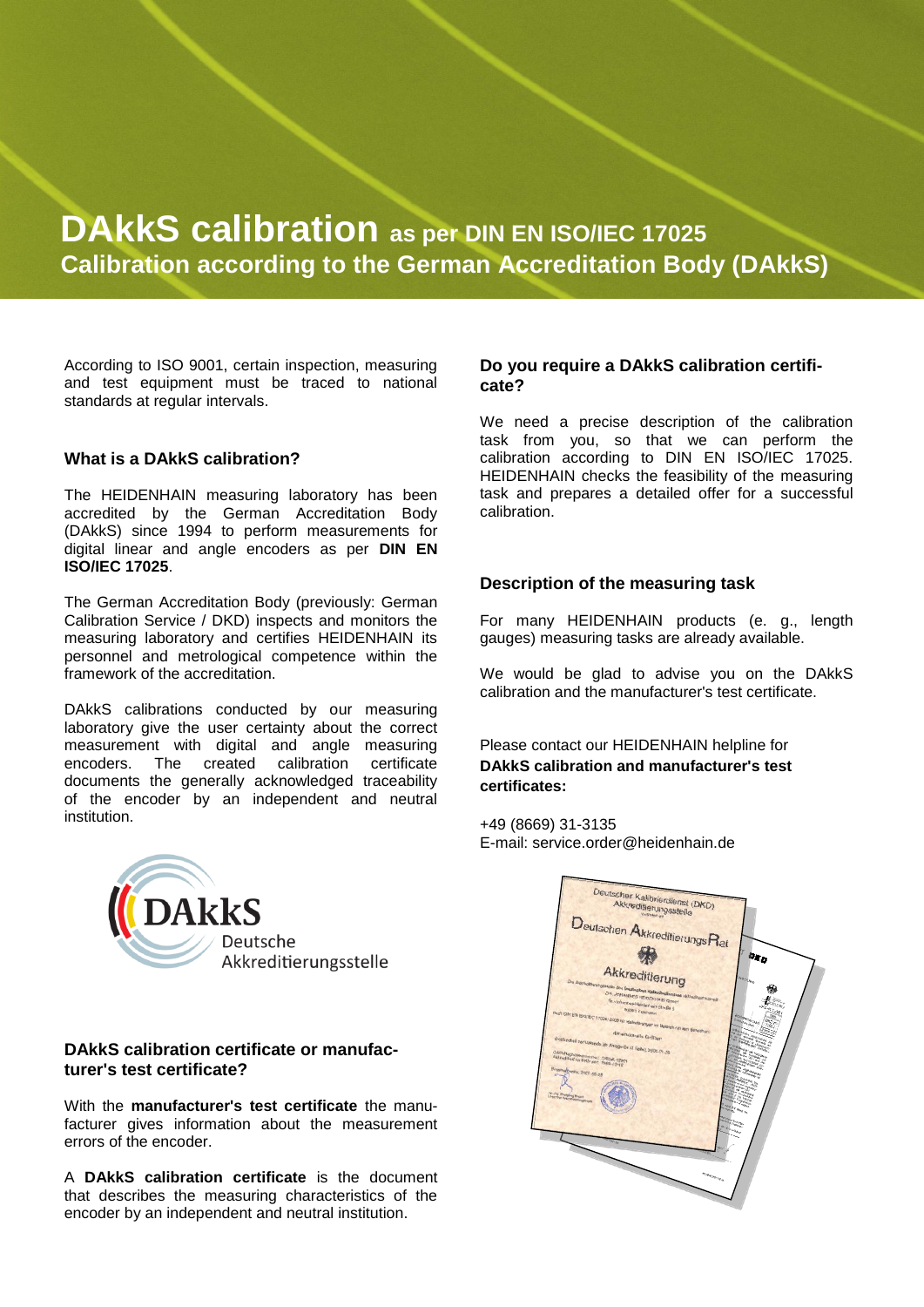### **DAkkS calibration as per DIN EN ISO/IEC 17025 Calibration according to the German Accreditation Body**

#### **The test and calibration lab at HEIDENHAIN** *(DAR registration number DKD-K-12901)*





*The laboratory is controlled by the German Accreditation Body (DAkks) and conducts comparative measurements with the PTB (Germany's national metrology institute) at regular intervals.*

### **Your contact to the HEIDENHAIN service**

**The HEIDENHAIN helpline for: Repairs, spare parts, exchange units and complaints**

Domestic Team +49 (8669) 31-3121

Foreign team +49 (8669) 31-3123

Complaint management +49 (8669) 31-3135

[service.order@heidenhain.de](mailto:service.order@heidenhain.de)

#### **Technical HEIDENHAIN Helpline:**

**Free of charge for our customers! Contact our technical specialists:**

NC support +49 (8669) 31-3101 [service.nc-support@heidenhain.de](mailto:service.ms-support@heidenhain.de)

PLC programming for TNC +49 (8669) 31-3102 [service.plc@heidenhain.de](mailto:%20service.plc@heidenhain.de)

NC programming +49 (8669) 31-3103 [service.nc-pgm@heidenhain.de](mailto:%20service.nc-pgm@heidenhain.de)

Encoders / machine calibration +49 (8669) 31-3104 [service.ms-support@heidenhain.de](mailto:service.ms-support@heidenhain.de)

Lathe controls +49 (8669) 31-3105 [service.lathe-support@heidenhain.de](mailto:service.lathe-support@heidenhain.de)

For further information refer to our website: **[www.heidenhain.de](http://www.heidenhain.de/)**

**When calling us, please have the device model and HEIDENHAIN ID number at hand.**